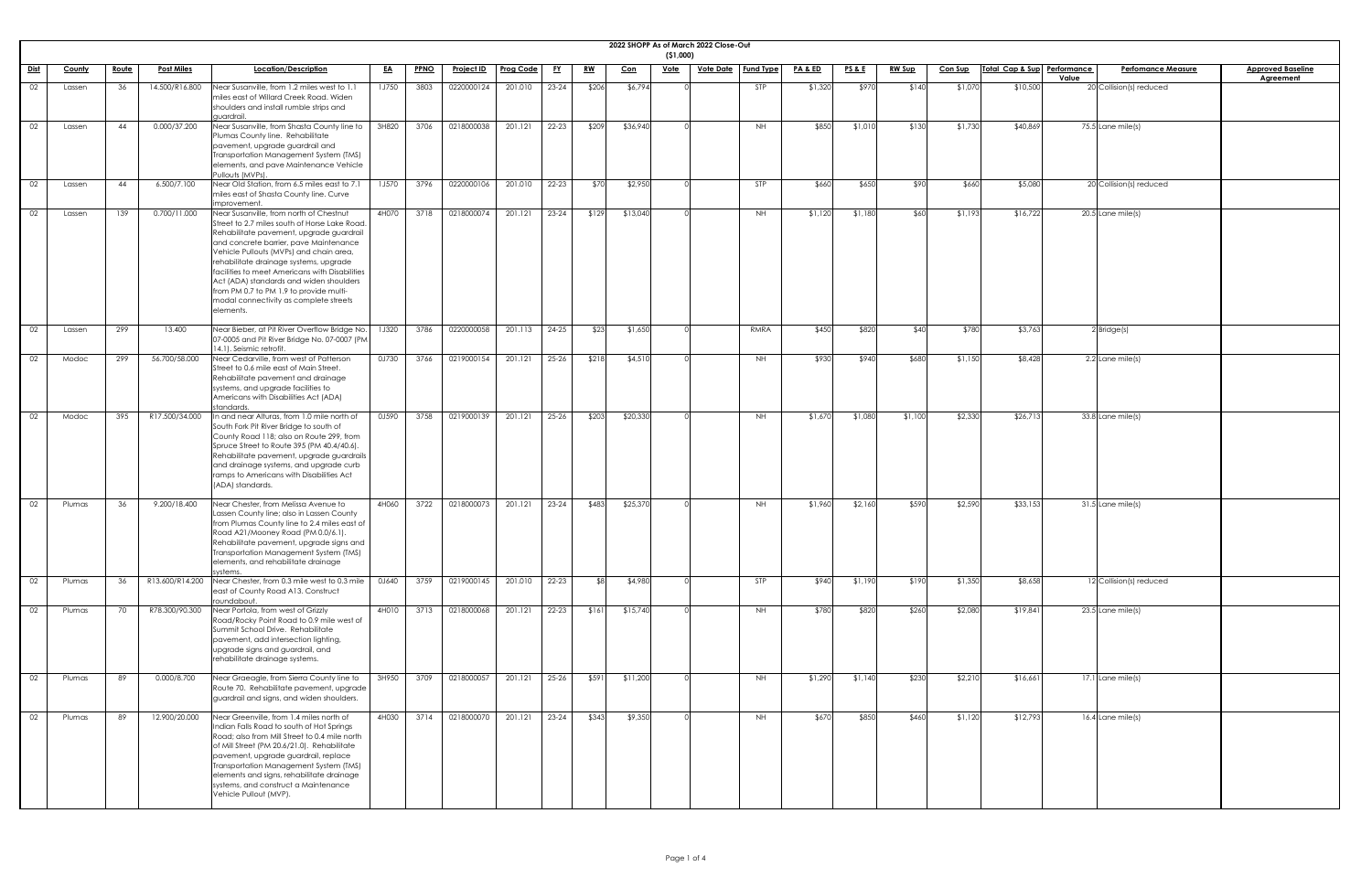|             |        |              |                   |                                                                                                                                                                                                                                                                                                                                                                                                                                                                                                                                         |              |      |                   |                  |           |           |            | (51,000)    | 2022 SHOPP As of March 2022 Close-Out |            |                    |                 |               |                |                             |       |                           |                                       |
|-------------|--------|--------------|-------------------|-----------------------------------------------------------------------------------------------------------------------------------------------------------------------------------------------------------------------------------------------------------------------------------------------------------------------------------------------------------------------------------------------------------------------------------------------------------------------------------------------------------------------------------------|--------------|------|-------------------|------------------|-----------|-----------|------------|-------------|---------------------------------------|------------|--------------------|-----------------|---------------|----------------|-----------------------------|-------|---------------------------|---------------------------------------|
| <u>Dist</u> | County | <u>Route</u> | <b>Post Miles</b> | Location/Description                                                                                                                                                                                                                                                                                                                                                                                                                                                                                                                    | <u>EA</u>    | PPNO | <b>Project ID</b> | <b>Prog Code</b> | <u>FY</u> | <u>RW</u> | <u>Con</u> | <u>Vote</u> | <u>Vote Date</u>                      | Fund Type  | <b>PA &amp; ED</b> | <u>PS&amp;E</u> | <b>RW Sup</b> | <b>Con Sup</b> | Total Cap & Sup Performance | Value | <b>Perfomance Measure</b> | <b>Approved Baseline</b><br>Agreement |
| 02          | Plumas | 89           | 30.200/R42.200    | Near Canyon Dam, from 0.6 mile north of<br>Route 147 to Route 36 (PM 30.2/R42.185).<br>Rehabilitate roadway, upgrade guardrail<br>and signs, rehabilitate drainage systems,<br>and construct 3.7 miles of Class 1 bike lanes<br>as complete streets.<br>(G13 Contingency)                                                                                                                                                                                                                                                               | 3H690        | 3700 | 0218000010        | 201.120          | $23 - 24$ | \$752     | ላ ሰ        |             |                                       | NH         | \$1,510            | \$2,130         | \$200         |                | \$4,592                     |       | 26.0 Lane mile(s)         |                                       |
| 02          | Shasta |              | R14.800/R20.000   | In Redding, from north of Cypress Avenue<br>to 0.6 mile north of Oasis Road. Replace<br>overhead signs, concrete and cable<br>barrier, and guardrail, improve vertical<br>clearance, and replace Transportation<br>Management System (TMS) elements.                                                                                                                                                                                                                                                                                    | <b>1J380</b> | 3790 | 0220000064        | 201.015          | $24 - 25$ | \$42      | \$21,200   |             |                                       | <b>STP</b> | \$650              | \$1,88          | \$180         | \$2,480        | \$26,439                    |       | 13 Collision(s) reduced   |                                       |
| 02          | Shasta |              |                   | R20.300/R27.900  In and near Shasta Lake City, from 0.7 mile<br>south of Pine Grove Avenue to north of<br>Bridge Bay Road. Rehabilitate drainage<br>system.                                                                                                                                                                                                                                                                                                                                                                             | <b>1J390</b> | 3792 | 0220000065        | 201.151          | $25 - 26$ | \$644     | \$8,920    |             |                                       | RMRA       | \$1,440            | \$930           | \$300         | \$1,050        | \$13,284                    |       | 39 Culvert(s) (ea)        |                                       |
| 02          | Shasta |              |                   | R28.800/R44.100 Near Shasta Lake City, from north of Pit<br>River Bridge to 1.8 miles north of Riverview<br>Drive Undercrossing. Rehabilitate<br>pavement, upgrade guardrail and<br>Transportation Management System (TMS)<br>elements, and replace signs.                                                                                                                                                                                                                                                                              | 3H680        | 3699 | 0218000006        | 201.121          | 22-23     | \$54      | \$25,540   |             |                                       | NH         | \$890              | \$1,090         | \$80          | \$3,650        | \$31,304                    |       | 59.0 Lane mile(s)         |                                       |
| 02          | Shasta |              |                   | R30.600R/R30.900R Near Shasta Lake City, at Tunnel Gulch<br>Sidehill Viaduct No. 06-0131R, Johns Cove<br>Sidehill Viaduct No. 06-0132R, and Island<br>View Sidehill Viaduct No. 06-0133R. Apply<br>polyester concrete overlay to bridge decks                                                                                                                                                                                                                                                                                           | 1J890        | 3806 | 0221000006        | 201.110          | 24-25     |           | \$3,650    |             |                                       | RMRA       | \$710              | \$700           | \$20          | \$740          | \$5,827                     |       | 3 Bridge(s)               |                                       |
| 02          | Shasta |              | 58.000/67.019     | In and near Dunsmuir, from 0.6 mile north of<br>Sims Road to Siskiyou County line; also in<br>Siskiyou County, from Shasta County line to<br>south of Siskiyou Avenue (PM 0.0/2.7).<br>Rehabilitate pavement, upgrade guardrails,<br>bridge rail, concrete barrier, signs, and<br>drainage systems. Also install lighting and<br>wildlife fencing, and upgrade<br>Transportation Management System (TMS)<br>elements.                                                                                                                   | 0J810        | 3777 | 0219000164        | 201.121          | $25 - 26$ | \$415     | \$56,090   |             |                                       | NH         | \$2,960            | \$2,000         | \$300         | \$5,630        | \$67,395                    |       | $45.4$ Lane mile(s)       | <b>Baseline Required</b>              |
| 02          | Shasta | 44           | R26.800/71.389    | Near Shingletown and Old Station, from<br>east of Shingletown Ridge Road to Lassen<br>County line. Rehabilitate pavement and<br>drainage systems, and replace<br>Transportation Management System (TMS)<br>elements.                                                                                                                                                                                                                                                                                                                    | <b>1J310</b> | 3791 | 0220000057        | 201.121          | $25 - 26$ | \$592     | \$12,950   |             |                                       | NH         | \$2,770            | \$1,210         | \$220         | \$1,700        | \$19,442                    |       | 20.7 Lane mile(s)         |                                       |
| 02          | Shasta | 44           |                   | In Shasta, Lassen, Modoc, Plumas, Siskiyou,<br>Tehama, and Trinity Counties, on Routes 32,<br>36, 44, 70, 89, 139, 147, and 299 at various<br>locations. Upgrade curve warning signs.                                                                                                                                                                                                                                                                                                                                                   | 2J220        | 3815 | 0221000043        | 201.015          | 24-25     | \$5]      | \$2,870    |             |                                       | <b>STP</b> | \$680              | \$610           | \$30          | \$640          | \$4,835                     |       | 4 Collision(s) reduced    |                                       |
| 02          | Shasta | 89           | 22.000/30.600     | Near Burney, from north of Route 299 to 1.4<br>miles north of Lake Britton Bridge.<br>Rehabilitate pavement, construct<br>Maintenance Vehicle Pullouts (MVPs),<br>replace guardrail and signs, and<br>rehabilitate drainage systems.                                                                                                                                                                                                                                                                                                    | 4H780        | 3737 | 0219000004        | 201.121          | $23 - 24$ | \$233     | \$8,350    |             |                                       | NH         | \$490              | \$660           | \$90          | \$630          | \$10,453                    |       | 21.3 Lane mile(s)         |                                       |
| 02          | Shasta | 299          | 24.100/30.300     | In and near Redding, from Route 299 to<br>east of Hootenanny Lane; also on Route<br>273 from 0.1 mile south to 0.1 mile north of<br>Lake Boulevard (PM 18.5/18.7). Rehabilitate<br>pavement, upgrade facilities to meet<br>Americans with Disabilities Act (ADA)<br>standards, upgrade Transportation<br>Management System (TMS) elements,<br>rehabilitate drainage systems, and add<br>complete streets elements such as multi-use<br>bi-directional path, widen and overlay<br>existing Class 1 bike path, and reconstruct<br>onramp. | 4H050        | 2711 | 0218000080        | 201.121          | 22-23     | \$308     | \$23,330   |             |                                       | <b>NH</b>  | \$850              | \$1,120         | \$371         | \$2,240        | \$28,219                    |       | 20.4 Lane mile(s)         |                                       |
| 02          | Shasta | 299          | 41.100/55.300     | Near Redding, from west of Seamas Gulch<br>Road to west of Fenders Ferry Road at<br>various locations. Rehabilitate drainage<br>systems.                                                                                                                                                                                                                                                                                                                                                                                                | <b>1J350</b> | 3789 | 0220000061        | 201.151          | $25 - 26$ | \$496     | \$4,240    |             |                                       | RMRA       | \$1,750            | \$910           | \$180         | \$950          | \$8,526                     |       | $26$ Culvert(s) (ea)      |                                       |

| ļ |  |
|---|--|
|   |  |
|   |  |
|   |  |
|   |  |
|   |  |
|   |  |
|   |  |
|   |  |
|   |  |
|   |  |
|   |  |
|   |  |
|   |  |
|   |  |
|   |  |
|   |  |
|   |  |
| l |  |
|   |  |
|   |  |
|   |  |
|   |  |
|   |  |
|   |  |
|   |  |
|   |  |
|   |  |
|   |  |
|   |  |
|   |  |
|   |  |
|   |  |
|   |  |
|   |  |
|   |  |
|   |  |
|   |  |
|   |  |
|   |  |
|   |  |
|   |  |
|   |  |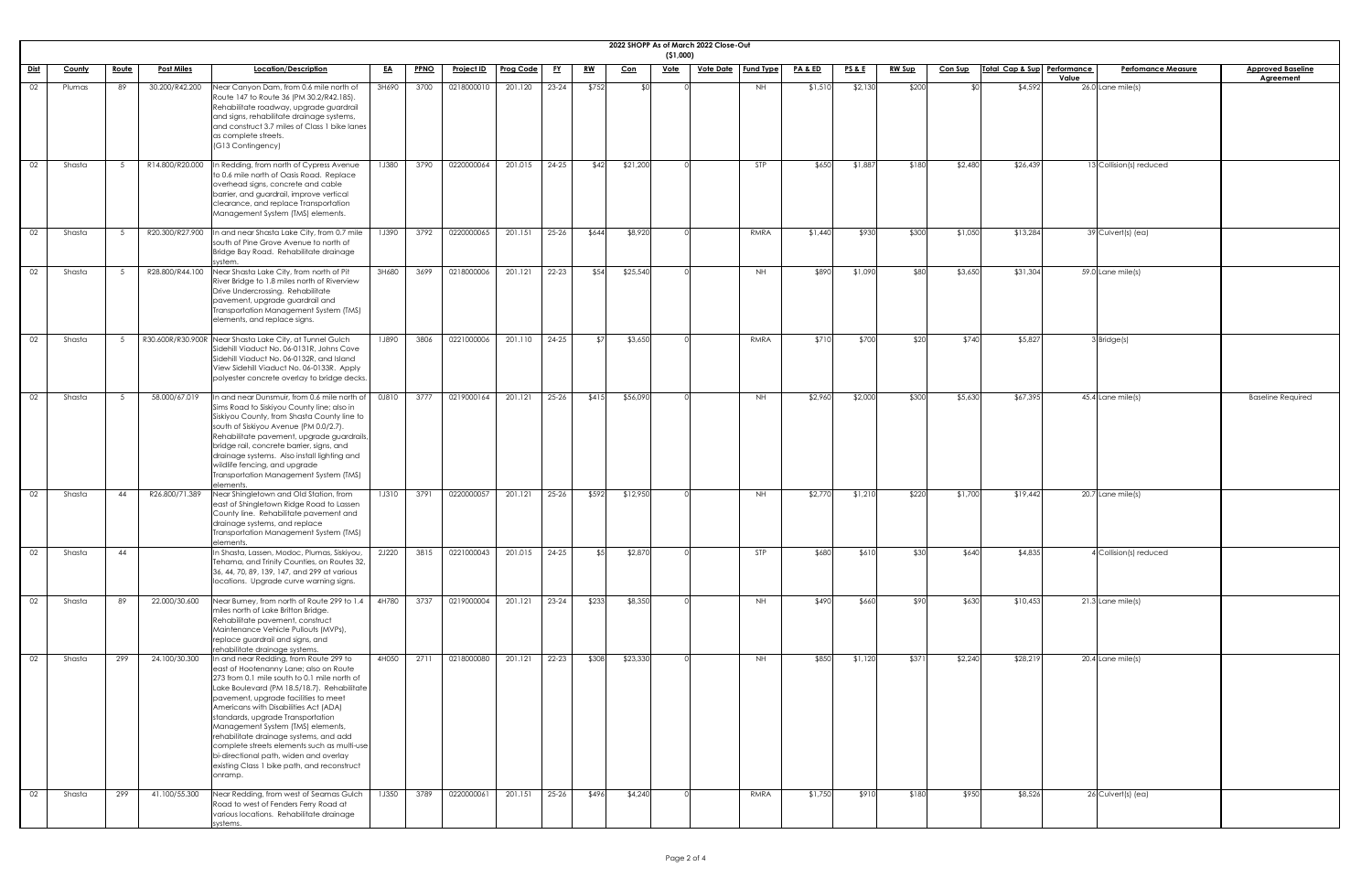|             |               |              |                   |                                                                                                                                                                                                                                                                                                                                                                           |           |             |                   |                  |           |           |            | (51,000)    | 2022 SHOPP As of March 2022 Close-Out |                  |                    |                 |               |                |                             |                                    |                                              |
|-------------|---------------|--------------|-------------------|---------------------------------------------------------------------------------------------------------------------------------------------------------------------------------------------------------------------------------------------------------------------------------------------------------------------------------------------------------------------------|-----------|-------------|-------------------|------------------|-----------|-----------|------------|-------------|---------------------------------------|------------------|--------------------|-----------------|---------------|----------------|-----------------------------|------------------------------------|----------------------------------------------|
| <u>Dist</u> | <b>County</b> | <u>Route</u> | <b>Post Miles</b> | Location/Description                                                                                                                                                                                                                                                                                                                                                      | <u>EA</u> | <b>PPNO</b> | <u>Project ID</u> | <b>Prog Code</b> | <u>FY</u> | <u>RW</u> | <u>Con</u> | <u>Vote</u> | <u>Vote Date</u>                      | <b>Fund Type</b> | <b>PA &amp; ED</b> | <u>PS&amp;E</u> | <u>RW Sup</u> | <b>Con Sup</b> | Total Cap & Sup Performance | <b>Perfomance Measure</b><br>Value | <b>Approved Baseline</b><br><b>Agreement</b> |
| 02          | Shasta        | 299          | 88.100/89.500     | Near Fall River Mills, from 3.0 miles west to<br>1.6 miles west of Glenburn Road. Construct<br>mitigation measures to prevent rockfall<br>onto the roadway, establish disposal sites,<br>and rehabilitate drainage systems.                                                                                                                                               | 1J290     | 3784        | 0220000055        | 201.150          | $24 - 25$ | \$26      | \$7,210    |             |                                       | NH               | \$640              | \$580           | \$150         | \$1,100        | \$9,706                     | Location(s)                        |                                              |
| 02          | Siskiyou      |              | L47.400           | In Yreka, at the Yreka Maintenance Station<br>Construct new mechanic shop.                                                                                                                                                                                                                                                                                                | 1H710     | 3644        | 0217000013        | 201.351          | $23 - 24$ | ୍ୟଧ       | \$4,490    |             |                                       | ST-CASH          | \$760              | \$1,290         | \$50          | \$1,910        | \$8,508                     | Location(s)                        |                                              |
| 02          | Siskiyou      |              | R48.600/54.187    | In and near Yreka and Montague, from 0.5<br>mile north of Juniper Drive to north of Sixth<br>Street. Rehabilitate pavement, upgrade<br>guardrails and signs, rehabilitate drainage<br>systems, upgrade facilities to Americans<br>with Disabilities Act (ADA) standards, and<br>construct complete streets elements.                                                      | 0J540     | 3753        | 0219000134        | 201.121          | $25 - 26$ | \$148     | \$8,190    |             |                                       | <b>NH</b>        | \$1,390            | \$1,010         | \$380         | \$1,620        | \$12,738                    | 6.3 Lane mile(s)                   |                                              |
| 02          | Siskiyou      |              | R25.200/R38.600   | Near Weed, from North Edgewood<br>Overhead to north of Grenada<br>Overcrossing. Rehabilitate pavement,<br>replace signs, add lighting, upgrade<br>guardrail and Transportation Management<br>System (TMS) elements, and rehabilitate<br>drainage systems.                                                                                                                 | 3H650     | 3697        | 0218000004        | 201.121          | $22 - 23$ | \$235     | \$20,350   |             |                                       | <b>NH</b>        | \$2,270            | \$1,890         | \$40          | \$3,250        | \$28,035                    | $53.0$ Lane mile(s)                |                                              |
| 02          | Siskiyou      | 89           | 20.300/R34.600    | Near McCloud and Mount Shasta, from 1.1<br>miles south of Pilgrim Creek Road to Route<br>5. Rehabilitate pavement, widen shoulders,<br>rehabilitate drainage systems, and upgrade<br>guardrail and signs.                                                                                                                                                                 | 0J850     | 3773        | 0219000168        | 201.121          | $24 - 25$ | \$108     | \$24,070   |             |                                       | <b>NH</b>        | \$1,210            | \$840           | \$160         | \$1,790        | \$28,178                    | $27.1$ Lane mile(s)                |                                              |
| 02          | Siskiyou      | 96           |                   | R0.000/R16.000 Near Somes Bar, from Humboldt County line 4H080 3721 0218000075 201.121 25-26<br>to west of Dillon Creek Bridge. Rehabilitate<br>pavement and upgrade guardrails.                                                                                                                                                                                          |           |             |                   |                  |           | \$31      | \$15,470   |             |                                       | <b>NH</b>        | \$1,510            | \$1,090         | \$150         | \$1,950        | \$20,201                    | 18.8 Lane mile(s)                  |                                              |
| 02          | Siskiyou      | 96           | 43.400/57.000     | Near Happy Camp, from 0.9 mile west to<br>0.4 mile west of Gordons Ferry Road at<br>Cade Creek (PM 43.4 to 43.8); also near<br>Seiad Valley at Portuguese Creek (PM 57.0).<br>Replace deteriorated large-diameter<br>culverts with natural-bottom structures,<br>reduce fish passage barriers, and adjust<br>new approaches.                                              | 1H590     | 3620        | 0216000025        | 201.110          | $23 - 24$ | \$79      | \$12,200   |             |                                       | HBRR-S           | \$1,720            | \$2,740         | \$160         | \$2,840        | \$19,739                    | $2$ Bridge(s)                      |                                              |
| 02          | Siskiyou      | 96           | 52.500            | Near Happy Camp, at Thompson Creek<br>Bridge No. 02-0068. Replace a portion of<br>the bridge deck and apply polyester<br>concrete overlay.                                                                                                                                                                                                                                | 2J650     | 3825        | 0221000121        | 201.110          | 24-25     | \$44      | \$1,970    |             |                                       | RMRA             | \$540              | \$870           | \$80          | \$740          | \$4,24                      | Bridge(s)                          |                                              |
| 02          | Siskiyou      | 96           | 60.800/93.800     | Near Seiad Valley, from east of Ladd Road<br>to 0.7 mile east of Empire Creek Bridge at<br>various locations. Improve highway worker<br>safety by paving Maintenance Vehicle<br>Pullouts (MVPs), stabilize slopes to prevent<br>sediment runoff, and install new traction<br>sand trap at the Seiad Valley Maintenance<br>Station.                                        | 4H660     | 3732        | 0219000001        | 201.235          | $22 - 23$ | \$132     | \$4,470    |             |                                       | NH               | \$1,110            | \$910           | \$670         | \$1,000        | \$8,292                     | 104 Location(s)                    |                                              |
| 02          | Siskiyou      | 96           | 76.800/78.000     | Near Horse Creek, at Horse Creek Bridge<br>No. 02-0117, from 0.4 mile west of Klamath<br>River Bridge to 2.0 miles west of Kohl Creek.<br>Replace bridge on new alignment to<br>correct scour critical conditions, improve<br>safety, and reduce operational<br>deficiencies.                                                                                             | 1H360     | 3629        | 0216000040        | 201.111          | $23 - 24$ | \$993     | \$32,300   |             |                                       | HBRR-S           | \$2,640            | \$2,810         | \$830         | \$4,300        | \$43,873                    | Bridge(s)                          |                                              |
| 02          | Siskiyou      | 97           | 20.200            | Near Macdoel, at Grass Lake Maintenance<br>Station. Construct new maintenance<br>station building, fuel facility, wash rack, salt<br>house, and a materials storage facility.                                                                                                                                                                                             | 1J870     | 3805        | 0221000004        | 201.352          | $24 - 25$ | \$32      | \$17,890   |             |                                       | ST-CASH          | \$1,880            | \$1,700         | \$40          | \$2,960        | \$24,502                    | Location(s)                        |                                              |
| 02          | Siskiyou      | 97           | 45.000/54.089     | In and near Dorris, from south of Sams Neck<br>Road to Oregon State line; also on Route<br>161, from Route 97 to 0.4 mile east of Indian<br>Tom Lake Road (PM 0.037/0.5). Rehabilitate<br>pavement and upgrade facilities to meet<br>Americans with Disabilities Act (ADA)<br>standards, and upgrade guardrail and<br>Transportation Management System (TMS)<br>elements. | 4H000     | 3712        | 0218000067        | 201.121          | 22-23     | \$170     | \$13,380   |             |                                       | <b>NH</b>        | \$920              | \$900           | \$500         | \$1,120        | \$16,990                    | $21.0$ Lane mile(s)                |                                              |

| <u>ne</u> |  |
|-----------|--|
|           |  |
|           |  |
|           |  |
|           |  |
|           |  |
|           |  |
|           |  |
|           |  |
|           |  |
|           |  |
|           |  |
|           |  |
|           |  |
|           |  |
|           |  |
|           |  |
|           |  |
|           |  |
|           |  |
|           |  |
|           |  |
|           |  |
|           |  |
|           |  |
|           |  |
|           |  |
|           |  |
|           |  |
|           |  |
|           |  |
|           |  |
|           |  |
|           |  |
|           |  |
|           |  |
|           |  |
|           |  |
|           |  |
|           |  |
|           |  |
|           |  |